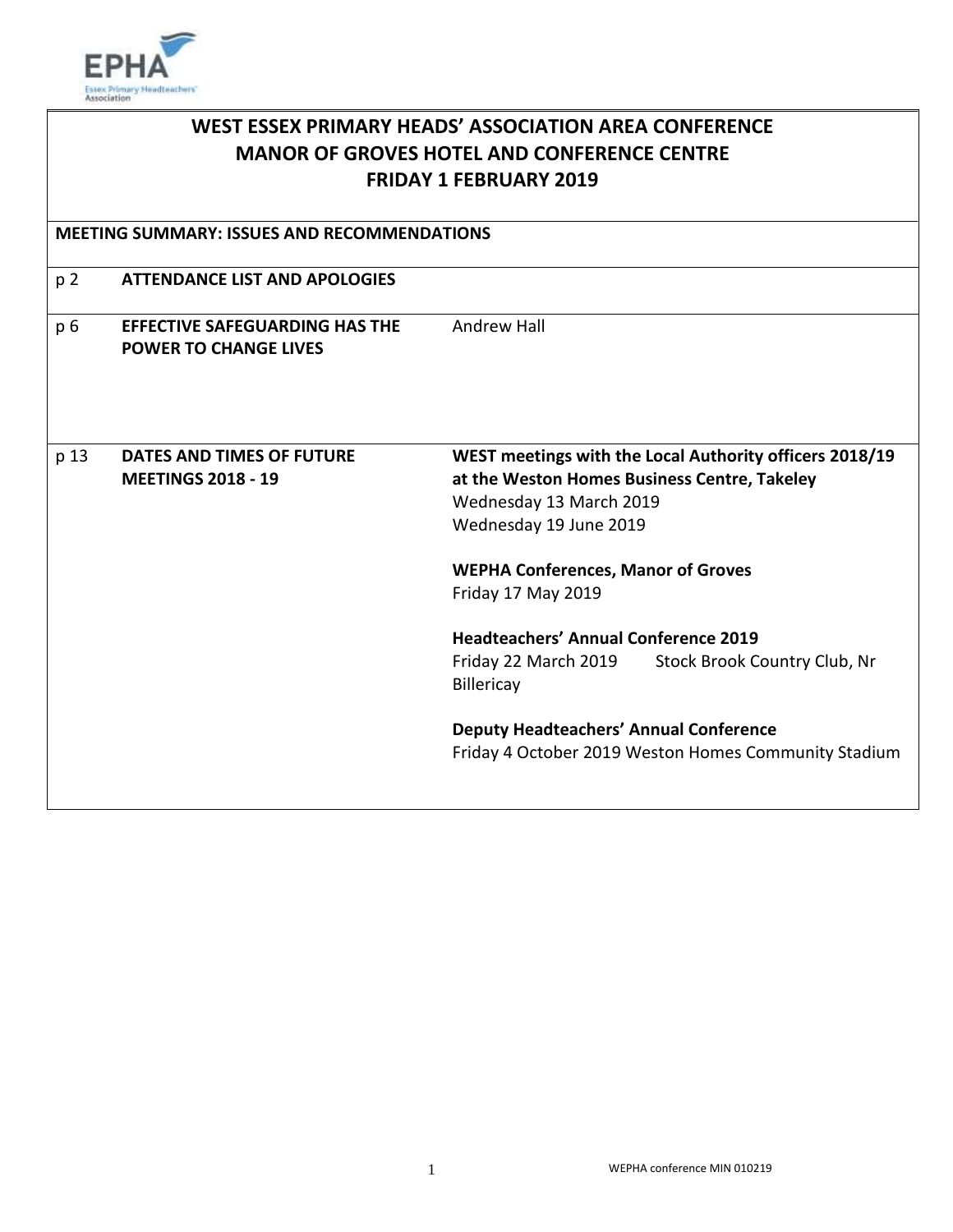

# **WEST ESSEX PRIMARY HEADS' ASSOCIATION AREA CONFERENCE FRIDAY 1 FEBRUARY 2019**

#### **Headteachers**

Michelle Hughes Thaxted Primary

Jane Harvey Staples Road Primary Julie Lorkins St Andrew's CE Primary Chris Jarmain St John's CE Primary Rebecca Pine Newport Primary Jane Pomfret Nazeing Primary Sarah Roffey High Beech Primary Kathleen Wall Harlow Fields School Jo Willcox Hillhouse CE Primary

Debbie Attridge Ongar Primary Julie Puxley Katherine Semar Infants Gina Bailey St James CE Primary, Harlow Colin Raraty Rodings Primary Isobel Barron **Roseacres Primary/Chair** David Rogers Bentfield Primary Jackie Blackburn Upshire Primary **Rhonda Smith** Purford Green Primary Linda Chesworth Milwards Primary Jonathan Tye Churchgate CE Primary Neil Coster **Pemberley Primary** Emma Vincent RA Butler Academy Elizabeth Gelston Hatfield Heath Primary Nikki Willis Dr Walkers CE Primary Clare Griffiths Dunmow St Mary's Primary Matt Woolard Hereward Primary Anthony Hull Katherine Semar Juniors Claire Jackman Great Easton Primary

# **School leaders**

Ros Allsop Clavering Primary **Ian Kendal** St Alban's Catholic Primary Goerge Athanasiou Great Sampford Primary Teresa Phillips Thomas Willingale School Emma Bloomfield Potter Street Primary Sue Spearman Fawbert and Barnard Primary Tracey Bratley Chrishall Holy Trinity Sonia Strickland St Mary's Hatfield Broad Oak

**In Attendance Contract Primary** Renette Fourie Hereward Primary Pam Langmead EPHA Professional Officer Becca Godsafe Hatfield Heath Primary Andrew Hall Safeguarding in Schools Victoria Marrow Hatfield Heath Primary Jo Barclay **Schools Safeguarding Manager** Sally Lacy-Kerr Milwards Primary Milwards Primary Sam Weekly The Downs Primary Sian Watson Roseacres Primary **Apologies Anne Marie Black St Alban's Catholic Primary Anne Marie Black St Alban's Catholic Primary** Ann Grisley **Limes Farm Infants** Rebecca Arnould Pear Tree Mead Academy

Note: If your attendance or apologies have not been noted please contact the EPHA Professional Officer at pam@langmead.me.uk for amendment.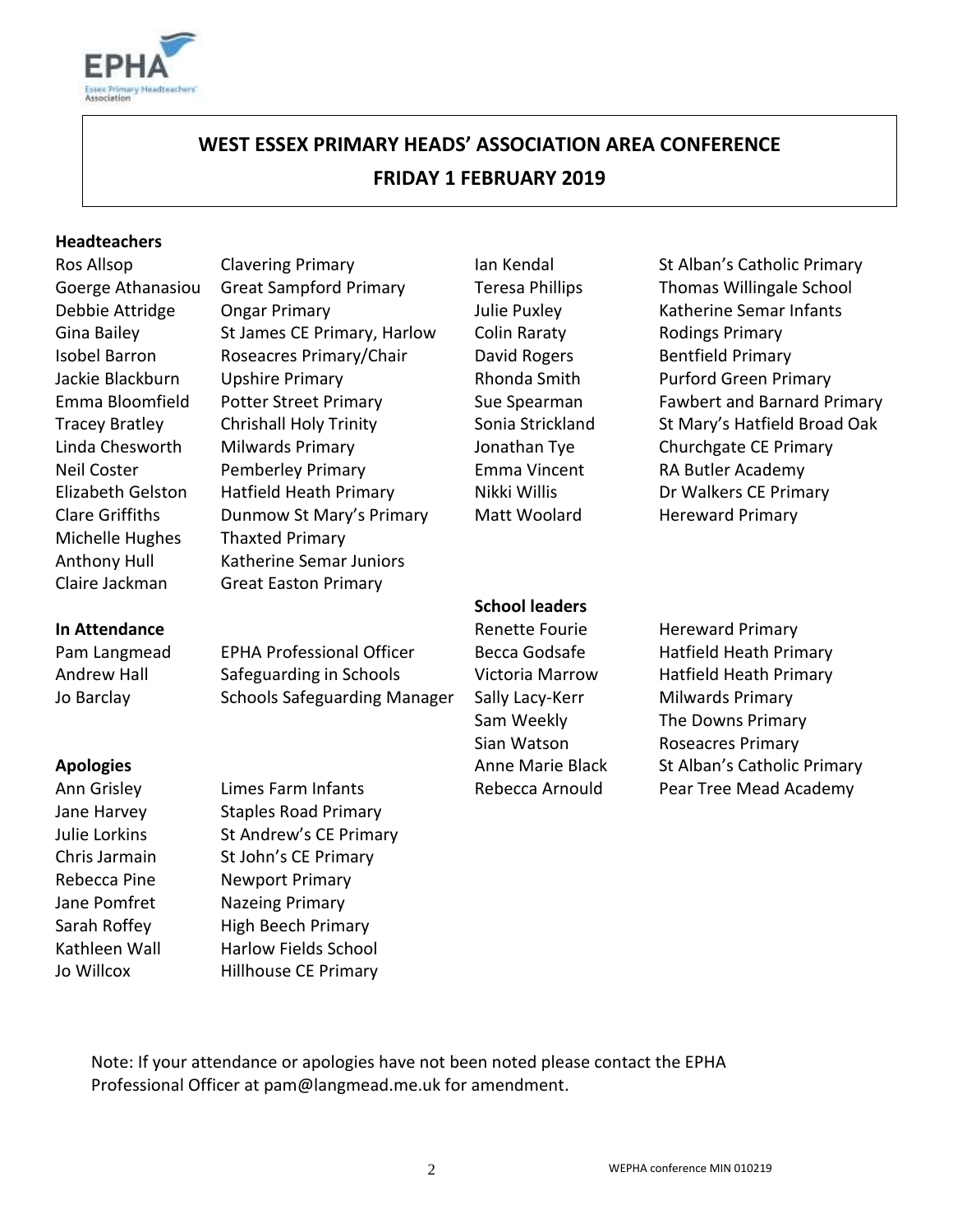

# **NOTES OF THE AUTUMN TERM WEPHA CONFERENCE HELD ON FRIDAY 1 FEBRUARY 201 COMMENCING AT 9.15 AM**

**Action**

# **1. EPHA WELCOME**

**Welcome from Isobel Barron, WEPHA Chair, to West headteachers and senior leaders.**

# **2. EFFECTIVE SAFEGUARDING HAS THE POWER TO CHANGE LIVES Andrew Hall, Safeguarding in Schools**

Everybody wants to change the world. Not least anyone who works with children and young people. What can be more life-changing than developing a new generation? Effective safeguarding can build that legacy, and, in this presentation, Andrew Hall shared a solid framework to help school leaders to have the greatest impact, now and in the future.

Andrew Hall is a specialist safeguarding consultant, author of the Safeguarding Handbook and the creator of Safeguarding in Schools, a company which offers invaluable resources, advice and training.

Andrew blends a deep understanding of the needs of vulnerable students and practical advice using real-life stories drawn from his thirty years as a teacher and headteacher.

A sought-after and engaging speaker for school CPD events and conferences, Andrew challenges expectations, prompts new ways of thinking and helps leaders to think about how to inspire the people around them.

In this presentation, Andrew shared his effective framework for safeguarding in schools, reflected on his work with vulnerable students and helped leaders to develop workable strategies for their own school.

Andrew explained that his focus for safeguarding in schools has three strands:

- Creating a safe place for children and young people to share their concerns and experiences;
- Looking after the well-being of staff;
- Creating a space where children feel safe to learn.

He reminded senior leaders to ask themselves (for example, in meetings) "What have we done to make a difference?"

Schools need to:

- Validate and recognise what is going well
- Build a knowledge base around safeguarding, and children and young people
- Create an evidence base (self-evaluation).

Andrew talked about the importance of not only sharing practical information and policies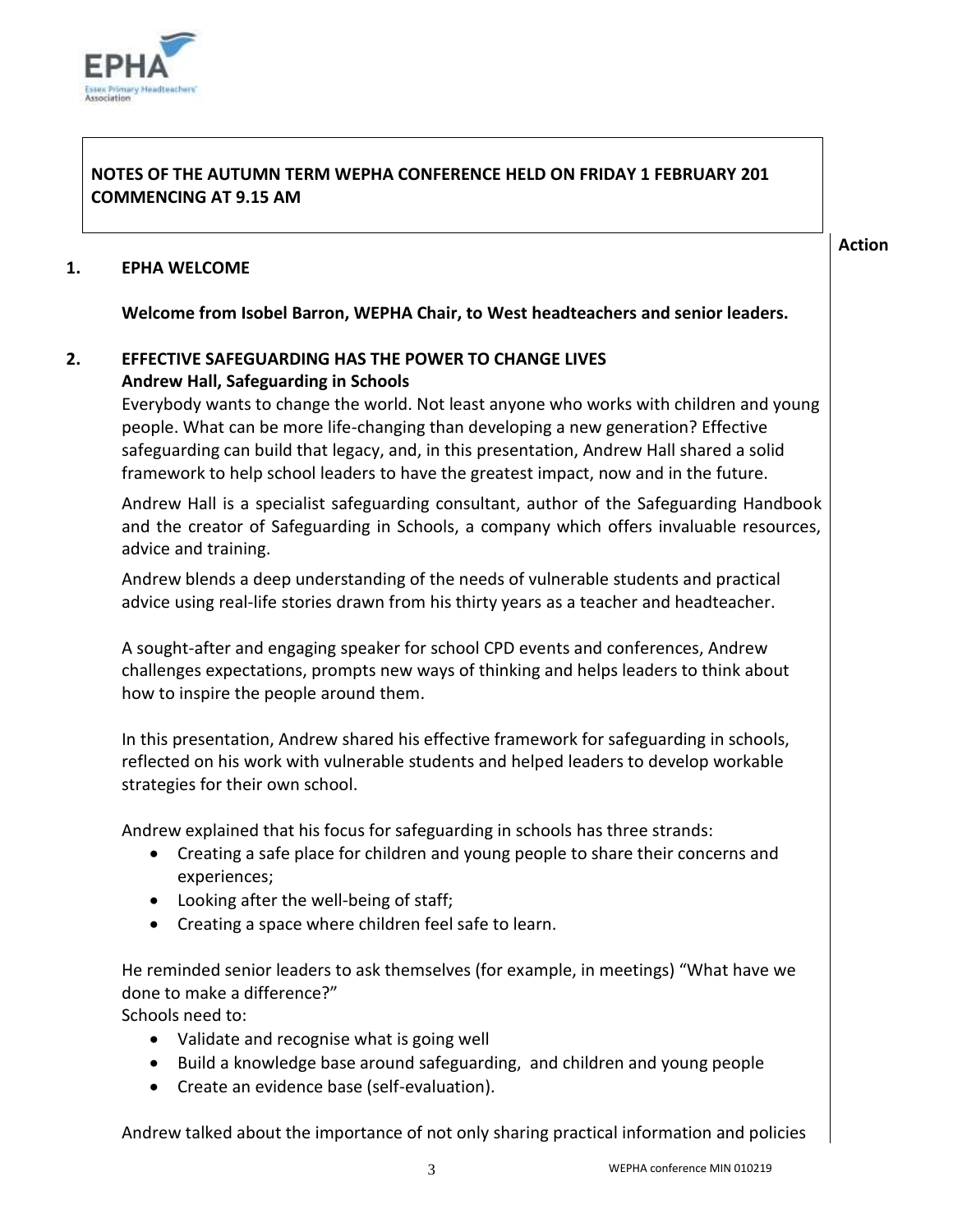

during **induction**, but also taking the opportunity to share the "heartbeat" (or ethos) of the schools. Ideally, this should happen even earlier when the school is recruiting staff.

Andrew shared numerous anecdotes and experiences, including some personal issues of his own. Several years ago Andrew was working as a headteacher in a very challenging school, and eventually he suffered a very serious breakdown and was admitted to hospital. He explained that he had ignored the warning signs of stress and his mental health deterioration. He reminded headteachers and schools leaders to seek help if they are struggling, and ideally to take advantage or professional supervision on a regular basis.

#### **Sources of support**

Education Support Partnership 08000 562 561 Samaritans 116123

During the second part of the morning Andrew shared research around Adverse Childhood Experiences, and the important of recognizing and understanding the impact that these can have on a child's life.

Children and young people need: Care **Security** Trust Bodily integrity

Adverse Childhood Experiences can be a single event, a continued threat, or an intermittent threat.

The **Adverse Childhood Experiences** (ACE) study (Felliti et al, 1998) was one of the largest investigations ever to assess the association between childhood maltreatment and later health and well-being. It began in the 1980's, when Dr Vincent Felliti (from Kaiser Permanente's Health Appraisal Clinic in San Diego) became exasperated by the high dropout rates in his obesity clinic, despite evidence of significant weight loss. He stumbled upon a link between the development of obesity and childhood sexual abuse. He collaborated with Dr Robert Anda, a researcher from the Centres for Disease Control & Prevention to carry out a study to explore the association between childhood experiences and health throughout life. The study involved over 17,000 people. They were asked about their health history as well as their childhood experiences, specifically the following: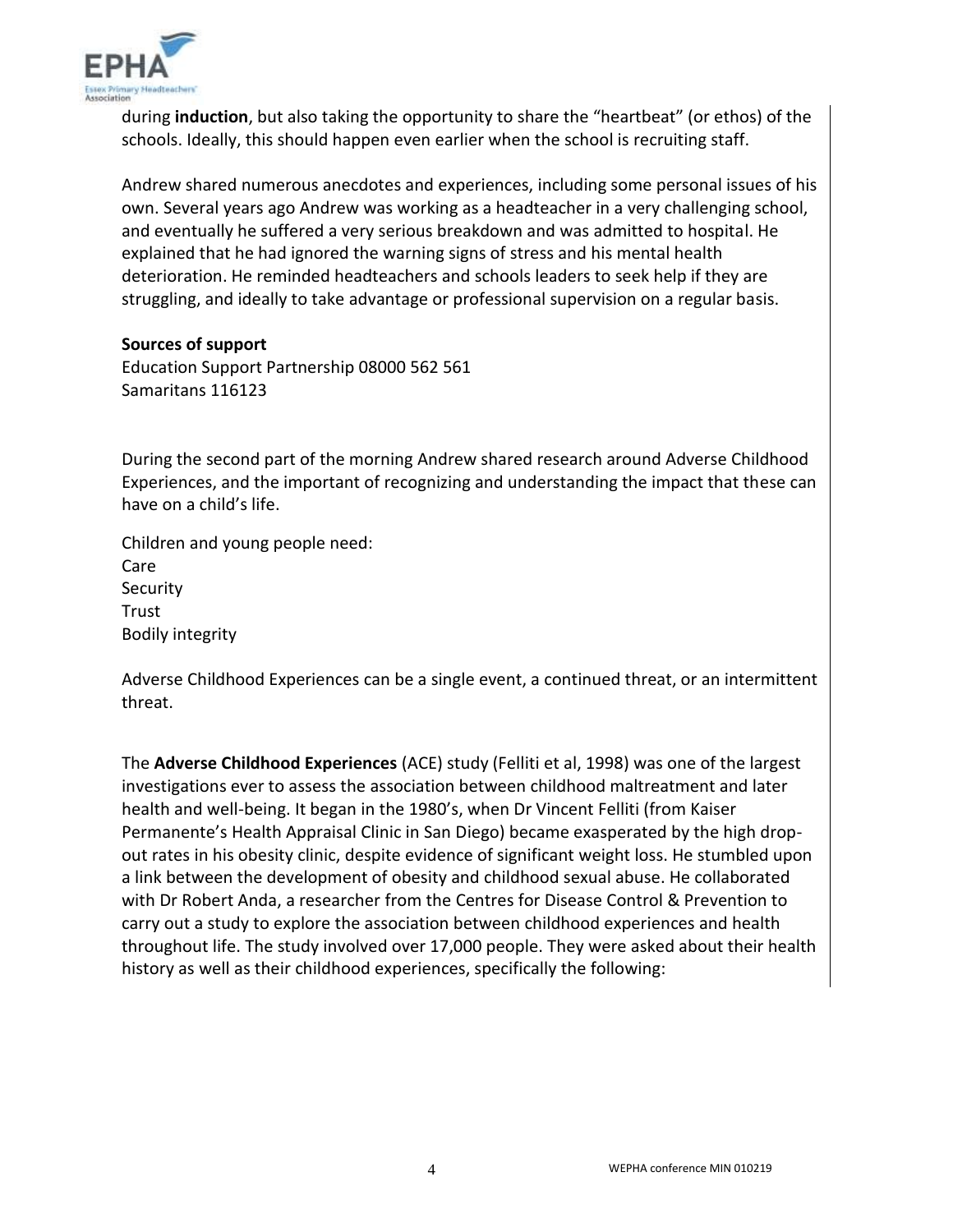



The results of this research was shocking in many ways:

# 1. ACEs were found to be common:

| Number of ACES reported | Prevalence |
|-------------------------|------------|
| I or more               | 2 out of 3 |
| 4 or more               | 1 out of 8 |

2. The more ACEs experienced by an individual in childhood, the greater the risk of developing a range of mental, social and physical health issues as an adult. Those who had experienced 4 or more ACEs were more likely to experience health problems or engage in health risk behaviours:

| 2.9 times more likely      |
|----------------------------|
| 1.6 times more likely      |
| Almost 4 times more likely |
| 4.6 times more likely      |
| 12.2 times more likely     |
| 2 times more likely        |
| 7 times more likely        |
| 9.7 times more likely      |
|                            |

They were more likely to have experienced or perpetrated violence and to have been in prison: